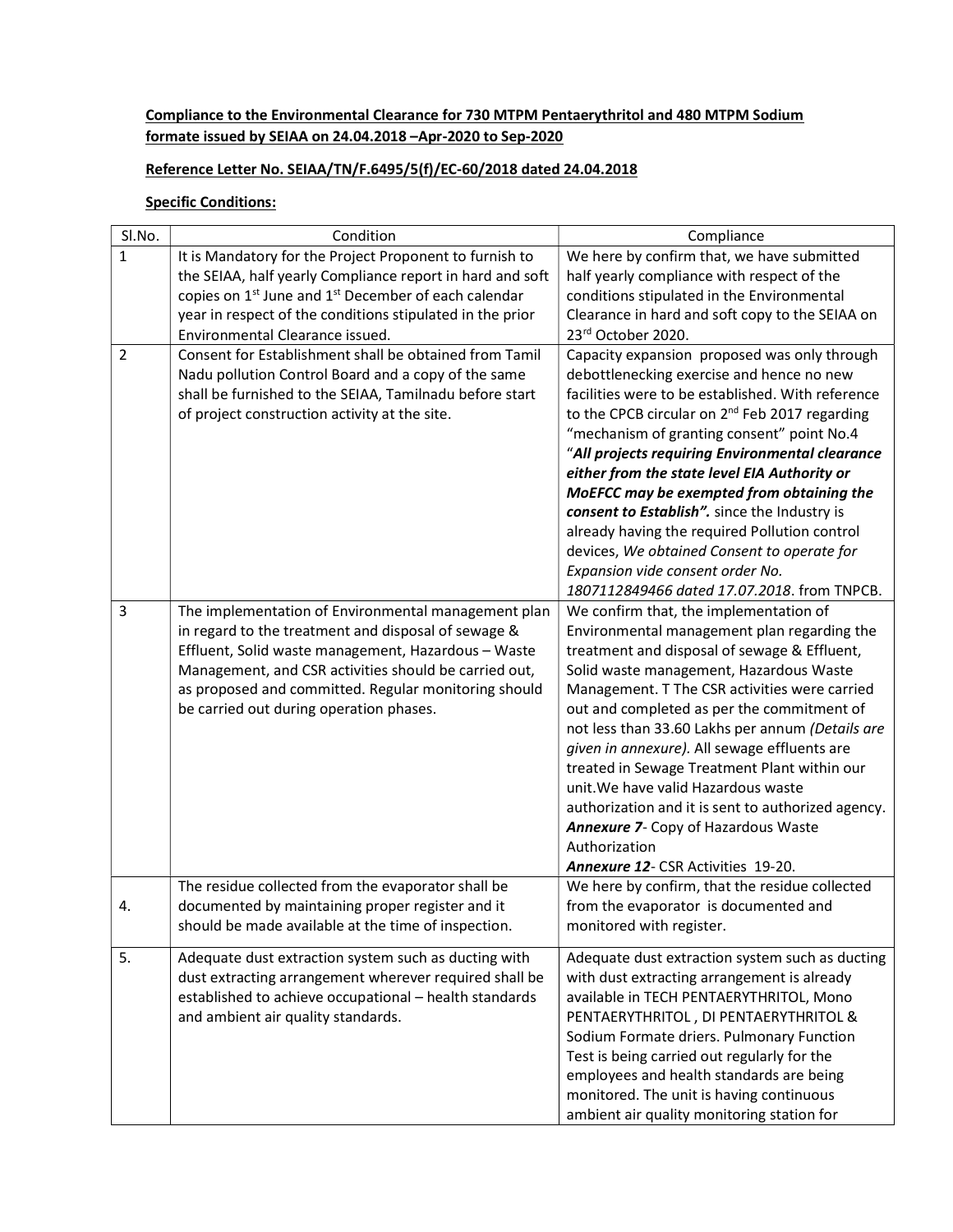|     |                                                                                                                                                                                                                                                                                                            | monitoring the ambient air quality standards                                                                                                                                                                                                                                                                                                                                 |
|-----|------------------------------------------------------------------------------------------------------------------------------------------------------------------------------------------------------------------------------------------------------------------------------------------------------------|------------------------------------------------------------------------------------------------------------------------------------------------------------------------------------------------------------------------------------------------------------------------------------------------------------------------------------------------------------------------------|
|     |                                                                                                                                                                                                                                                                                                            | and the same is connected to CARE AIR center.                                                                                                                                                                                                                                                                                                                                |
|     |                                                                                                                                                                                                                                                                                                            |                                                                                                                                                                                                                                                                                                                                                                              |
|     |                                                                                                                                                                                                                                                                                                            | Photo attached as <b>Annexure - 15.</b>                                                                                                                                                                                                                                                                                                                                      |
| 6.  | The proponent shall carryout best housekeeping<br>practices as spillage management for handling and<br>maintenance of raw materials and products inside the<br>unit premises.                                                                                                                              | We carry best housekeeping practice and follow<br>Spill control management procedure.                                                                                                                                                                                                                                                                                        |
| 7.  | Nature of chemicals Handled, the Do and Don'ts shall be<br>displayed at all vital locations as laided down in MSDS.                                                                                                                                                                                        | Nature of chemicals Handled, the Do and Don'ts<br>has been displayed at all vital locations as laid<br>down in MSDS. Photo attached as <b>Annexure-16.</b>                                                                                                                                                                                                                   |
| 8.  | The proponent shall ensure that the quantity of<br>Hazardous Waste handed over to the TSDF shall match<br>with the quantity generated.                                                                                                                                                                     | We ensure that the generated Hazardous Waste<br>storage and disposal to the TSDF is as per the<br>Hazardous waste authorization condition.                                                                                                                                                                                                                                   |
| 9.  | The proponent shall provide a separate closed area<br>earmarked for storing solid waste including Hazardous<br>Waste as proposed.                                                                                                                                                                          | We state that, a dedicated closed shed has been<br>established for storing solid waste and<br>Hazardous Waste. Photo attached as Annexure<br>17.                                                                                                                                                                                                                             |
| 10  | The proponent shall dispose Hazardous Waste<br>generated as per the Hazardous and Other Wastes<br>(Management and Transboundary Movement) Rules,<br>2016. Spent oil from D.G sets should be stored in HDPE<br>drums in an isolated covered facility and disposed off<br>through TNPCB registered recyclers | We here by confirm that, all Hazardous Wastes<br>has been disposed as per the Hazardous and<br>other Wastes (Management and transboundary<br>Movements) Rules. 2016 to M/s TNWMA & M/s<br>GGEPIL.<br>Spent oil from DG sets is being stored in HDPE<br>drums in an isolated covered facility and<br>disposed through TNPCB authorized recyclers<br>(Lakshmi Oils, Arakonam). |
| 11  | The Plastic wastes shall be segregated and disposed as<br>per the provisions of Plastic Waste<br>(Management & Handling) Rules 2016                                                                                                                                                                        | We state that, generated plastic wastes are<br>being segregated and disposed as per the<br>provisions of Plastic Waste (management &<br>handling) rules 2016 to M/s Ultratech. Ariyalur.                                                                                                                                                                                     |
| 12. | The e - waste generated should be collected and<br>disposed to a nearby authorized e-waste center as per e<br>waste (Management & Handling), Rules 2016 as<br>amended.                                                                                                                                     | We state that, generated e. waste is being<br>collected and disposed to authorized e-waste<br>center (M/s Victory Recovery & Recycle<br>Technologies India Pvt Limited) as per e waste<br>(Management & Handling), Rules 2016 as<br>amended.                                                                                                                                 |
| 13. | The Municipal solid waste generated shall be collected,<br>segregated and disposed as per<br>Solid Waste Management Rules, 2016.                                                                                                                                                                           | We state that, generated municipal solid waste<br>is being collected, segregated and disposed as<br>per Solid Waste Management Rules, 2016.                                                                                                                                                                                                                                  |
| 14. | The industry shall conduct air sampling at least once in<br>six months for the general core parameters (PM10,<br>PM2.5, SOx, NOX) through TNPCB/NABL Accredited<br>Laboratory and maintain records of the same and it<br>should be made available at the time of inspection.                               | We confirm that, we are conducting AAQ survey<br>(PM10, PM2.5, SOx, NOX) by TNPCB Lab /NABL<br>accredited Laboratory once in six months. The<br>results are with in the TNPCB permissible limit.<br><b>Annexures 3. TNPCB Half Yearly Analysis</b><br>& AAQ analysis by External NABL approved<br>laboratory                                                                 |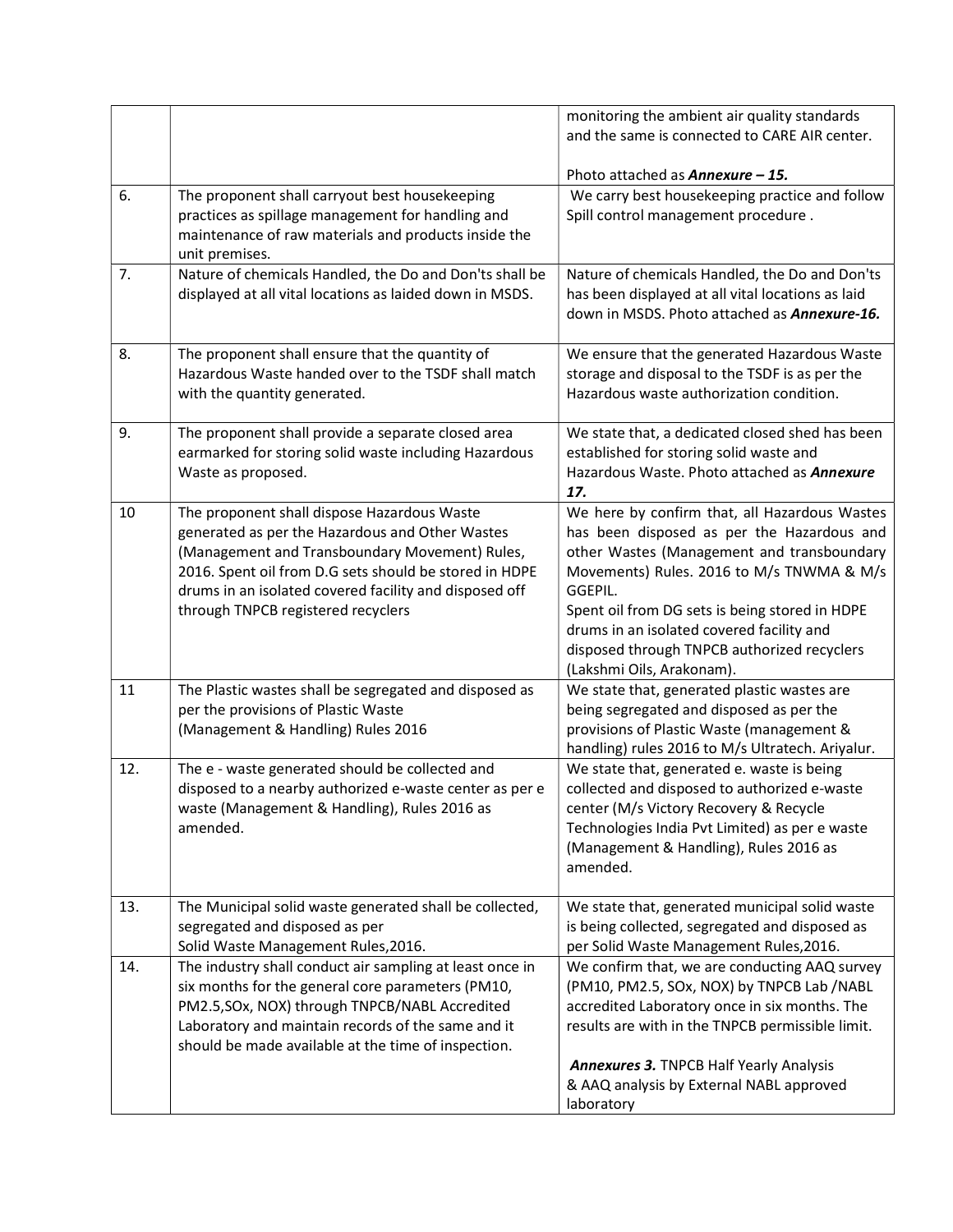| 15. | Regular monitoring on the air quality, water quality and<br>noise on the selected locations in and around the project<br>site as mentioned in the EMP report for creating base<br>line data shall be continued and records shall be<br>maintained.                                                                                      | We confirm that, we are carrying out Periodical<br>air quality, water quality and noise monitoring<br>on the selected locations of the factory<br>premises.<br><b>Annexures 3. TNPCB Half Yearly Analysis</b>                                                                        |
|-----|-----------------------------------------------------------------------------------------------------------------------------------------------------------------------------------------------------------------------------------------------------------------------------------------------------------------------------------------|--------------------------------------------------------------------------------------------------------------------------------------------------------------------------------------------------------------------------------------------------------------------------------------|
| 16. | A separate environment and safety management cell<br>with qualified staff shall be set up before establishment<br>of the facility and shall be retained throughout the<br>lifetime of the industry, for implementation of the<br>stipulated environmental safeguards.                                                                   | A separate environment and safety<br>management cell with Qualified Safety Officer,<br>chemists and Managers has been established for<br>the implementation of the stipulated<br>environment safeguards. Dedicated team is<br>continuously available.                                |
| 17. | The Green belt area already developed within the<br>project area shall be properly maintained.                                                                                                                                                                                                                                          | We here by confirm that we have developed and<br>maintaining a Green belt area of 4.5 hectare<br>(More than 33%) within the premises.                                                                                                                                                |
| 18. | The industry shall promote tree plantation to neutralize<br>their carbon foot print. The industry shall engage<br>regularly in afforestation programme.                                                                                                                                                                                 | We confirm that we had planted and<br>maintaining 13500 trees inside the factory<br>premises. The industry is engaging regularly in<br>afforestation programme within and beyond the<br>fence as per the SIPCOT requirements.<br>Greeneries Photo attached as Annexure No.9.         |
| 19. | The proponent shall ensure effective risk management<br>strategy regarding confined space management to avoid<br>risk while handling raw materials, products in the<br>process area and storage.                                                                                                                                        | We state that periodic Risk assessment is being<br>carried out by competent person regarding<br>Confined space management. The copy of the<br>Risk assessment is enclosed as Annexure No. 18.                                                                                        |
| 20. | The industry shall conduct air sampling at least twice in a<br>week (104 times in a year), as stipulated under EP Act<br>1986.                                                                                                                                                                                                          | We confirm that air sampling survey is being<br>carried out twice in a week (104 times in a year),<br>as stipulated under EP Act 1986.                                                                                                                                               |
| 21. | Risk cum disaster management plan should be in place<br>in the industry premises at all time.                                                                                                                                                                                                                                           | We confirm that the Risk cum disaster<br>management plan is available in the industry<br>premises at all time in the Emergency control<br>center. Copy attached as Annexure 19.                                                                                                      |
| 22. | Water conservation scheme including rain water<br>harvesting measures to augment ground water<br>resources shall be implemented so as to collect and<br>reuse the entire rainwater harvested as a supplement to<br>fresh water.                                                                                                         | We state that water conservation scheme<br>including rain water harvesting including roof<br>water is being implemented in the factory<br>premises. Photo attached as Annexure 11.                                                                                                   |
| 23. | The natural drainage pattern in the project area shall be<br>maintained and storm water drain along the boundary<br>and appropriate -places shall be provided considering -<br>the Catchment area and maximum intensity of rainfall to<br>collect runoff water/rain water for proper disposal to<br>avoid flooding around the premises. | We confirm that adequate and suitable storm<br>water drains were provided in the factory<br>premises considering -the Catchment area and<br>maximum intensity of rainfall and the runoff<br>water/rain water collected for proper disposal to<br>avoid flooding around the premises. |
| 24. | The Environmental Clearance is issued without prejudice<br>to any order that may be passed by the Hon'ble NGT/                                                                                                                                                                                                                          | We state that we abide by the said conditions.                                                                                                                                                                                                                                       |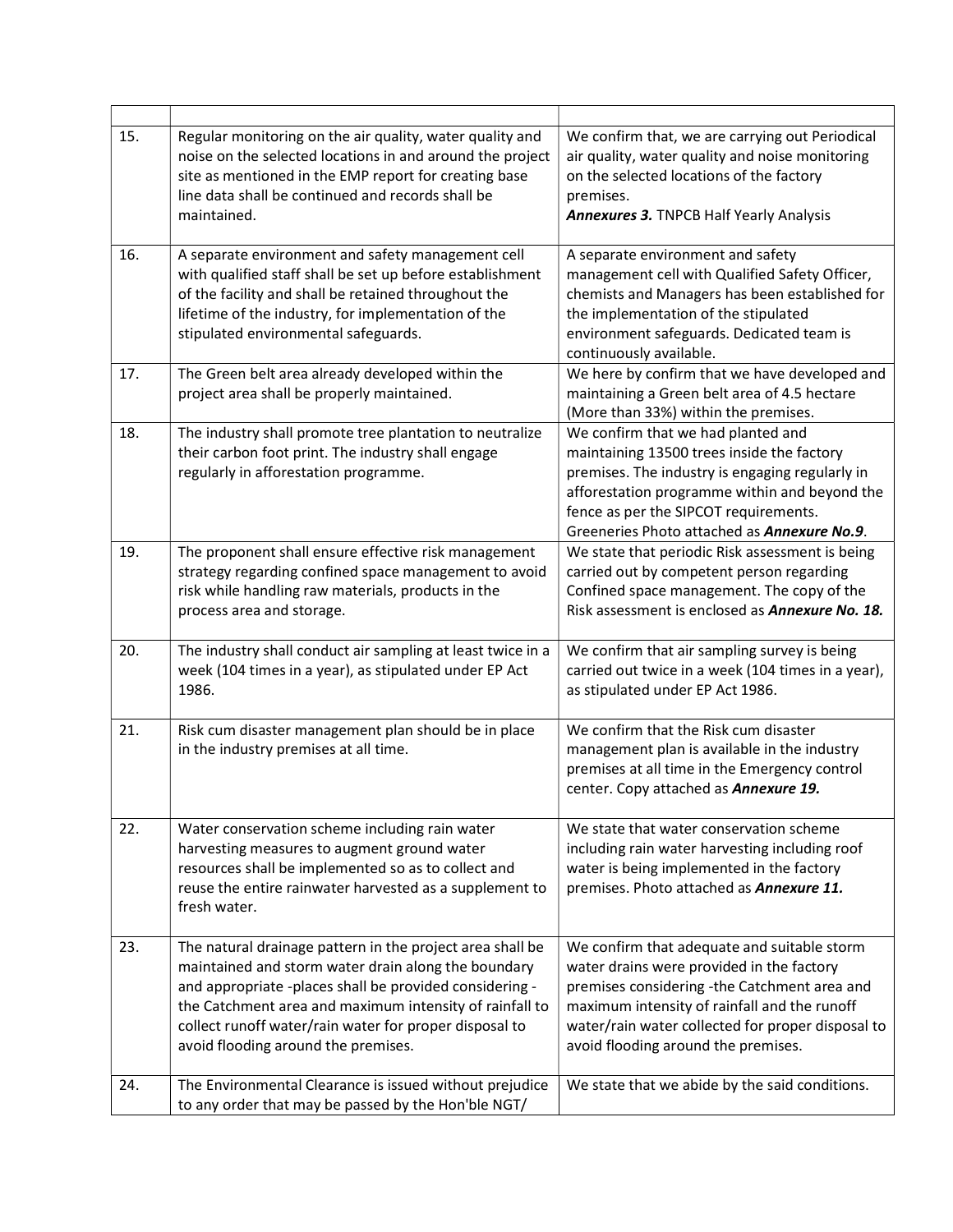|     | Hon'ble High Court of Madras.                                                                                                                                                                                                                                                                                                   |                                                                                                                                                                                                                                                                                        |
|-----|---------------------------------------------------------------------------------------------------------------------------------------------------------------------------------------------------------------------------------------------------------------------------------------------------------------------------------|----------------------------------------------------------------------------------------------------------------------------------------------------------------------------------------------------------------------------------------------------------------------------------------|
| 25. | All the assurances given in EIA and EMP shall be adhered<br>to strictly.                                                                                                                                                                                                                                                        | We state that we abide by the said conditions.                                                                                                                                                                                                                                         |
| 26. | Detail study shall be carried out by engaging accredited<br>agencies / reputed institutions for<br>Risk management and detailed Disaster management<br>plan prepared for compliance.                                                                                                                                            | We confirm that periodic Risk and Disaster<br>management study is being carried out by<br>accredited agencies / reputed institutions and its<br>recommendations will be implemented.                                                                                                   |
| 27. | Sufficient funds should be provided for Disaster<br>management.                                                                                                                                                                                                                                                                 | We assure that the dedicated budget will be<br>provided for Disaster management plan as well<br>as for the Public Liability Insurance obtained<br>from Reliance Insurance company. PLI copy<br>attached as Annexure 20.                                                                |
| 28. | The Project Proponent shall provide disinfection by UV<br>system for the sewage treatment plant for treating the<br>sewage before applying on land for gardening.                                                                                                                                                               | We state that UV disinfection system has been<br>provided for our existing sewage treatment<br>plant. Photo attached as Annexure 21.                                                                                                                                                   |
| 29. | The project proponent must provide closed loop silo for<br>ash handling and the same shall be installed before<br>30.05.2018 as committed-and submit the proof to<br>SEIAA-TN,                                                                                                                                                  | We confirm that Closed loop silo for ash<br>handling has been installed and it is operational.<br>Photo attached as Annexure 22.                                                                                                                                                       |
| 30. | The project proponent shall provide sufficient<br>ventilation (air circulation) in the hazardous waste<br>storage yard where the hazardous waste like spent<br>carbon, Chemical sludge, used or spent oil are being<br>kept.                                                                                                    | We confirm that sufficient ventilation (air<br>$circulation - 1 no.$ of vent) has been provided in<br>the hazardous waste storage yard where the<br>hazardous waste like spent carbon, Chemical<br>sludge, used or spent oil are being kept. Photo<br>attached as <b>Annexure 23</b> . |
| 31. | The industry should completely revamp fly ash collection<br>from the source, conveyance, storage and disposal in a<br>more scientific manner and to reduce the fugitive<br>emissions in fly ash handling. The final disposal of the fly<br>ash will be as per MoEF & CC Notification S.O. 254 (E)<br>dated: 25th January, 2016. | The system has been revamped. We state that<br>the generated fly ash is collected in a closed<br>system (SILO) instead of manual collection. The<br>fly ash is disposed as per MoEF & CC Notification<br>S.O. 254 (E) dated: 25th January, 2016                                        |
| 32. | The Project Proponent shall carry out-safety audit in the<br>different operating zones of the plant at least once in a<br>year and the same shall be considered as base for<br>reviewing the unsafe conditions during the plant safety<br>meeting.                                                                              | We confirm that the safety audit is being<br>conducted once in a year by competent person.<br>Review of unsafe conditions during the plant<br>safety meeting is based on the findings.                                                                                                 |
| 33. | The Project Proponent shall prepare a code of practice<br>for safe operation for educating the safety standards to<br>the work force deployed in the plant through<br>appropriate training by the concerned experts.                                                                                                            | We confirm that we are having safety<br>manual/SOP for every process and training being<br>imparted to all the employees for safe handling<br>of chemicals as well as for safe operations.<br>Sample of SOP is attached as Annexure 24.                                                |
| 34. | As the plant operation involves the sensitive processing,<br>the medical officer and the supporting staff involved in<br>the health centre activities shall be trained in                                                                                                                                                       | We state that our factory medical officer and<br>the supporting staff (3 Nos.) is being involved in<br>the occupational health center activities and has                                                                                                                               |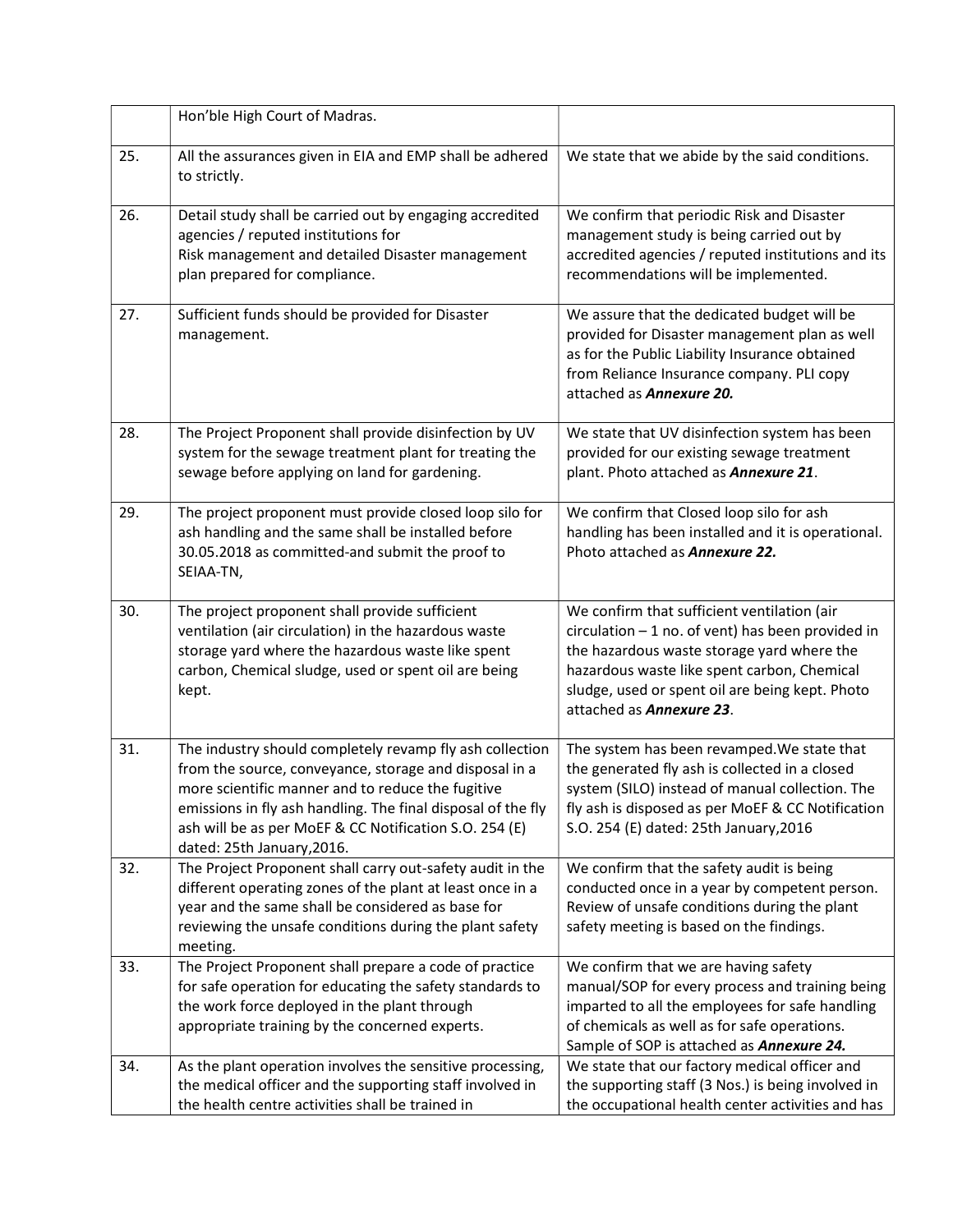|     | occupationalhealth surveillance (OHS) aspects through<br>the outsourced training from the experts available in the<br>field of OHS for ensuring the health standard of persons<br>employed.                                                                        | been trained in occupational health surveillance<br>(OHS) aspects as per Tamil Nadu Factories Rules<br>1950. Doctor certificate is attached as Annexure<br>$-25.$                                                                                                                                                                                  |
|-----|--------------------------------------------------------------------------------------------------------------------------------------------------------------------------------------------------------------------------------------------------------------------|----------------------------------------------------------------------------------------------------------------------------------------------------------------------------------------------------------------------------------------------------------------------------------------------------------------------------------------------------|
| 35. | The Activity of the industry should no way pollute water<br>bodies such as Uppanar River, Perumal Lake & Bay of<br>Bengal.                                                                                                                                         | We confirm that in no way the activity of the<br>industry will pollute the nearby water bodies. All<br>treated water is being reused in our process and<br>gardening.                                                                                                                                                                              |
| 36. | The Activity of the industry should not impact on<br>agricultural, irrigation system and mangroves<br>surrounding the area.                                                                                                                                        | We confirm that we have provided and<br>maintaining the air and water pollution<br>control/prevention equipment's as per the<br>condition of the TNPCB consent order. Our<br>manufacturing activities directly/indirectly do<br>not affect nearby agricultural, irrigation system<br>and mangroves surrounding the area.                           |
| 37. | The EMP cost of Rs.576 lakhs and operation and<br>maintenance cost Rs. 23.6 lakhs shall be deposited in a<br>nationalized bank by opening a separate account and<br>the head wise expenses statement shall be submitted to<br>TNPCB with a copy to SEIAA annually. | We confirm that we maintain a separate bank<br>account (A/c no.: 37888950027, State Bank of<br>India, O.T, Cuddalore) for expenses related to<br>implementation of Environment Management<br>Plan. The approved budget spent for<br>Environmental activities along with the expense<br>details will be submitted to TNPCB with a copy<br>to SEIAA. |
| 38. | There should be no threat to Bio diversity due to the<br>operation of the industry.                                                                                                                                                                                | We confirm that our manufacturing activities<br>has no threat to Bio diversity.                                                                                                                                                                                                                                                                    |
| 39. | The Flora & Fauna present in and around the project site<br>should not get affected due to the activity as reported.                                                                                                                                               | We confirm that the Flora & Fauna present in<br>and around the factory premises will not get<br>affected due to our manufacturing operation.                                                                                                                                                                                                       |
| 40. | The Project Proponent has to provide rain water<br>harvesting collection tank to the capacity of 200 cu.m in<br>order to recover and reuse the rain water during normal<br>rains.                                                                                  | We state that we had provided rain water<br>harvesting tank of 200 cu.m capacity.                                                                                                                                                                                                                                                                  |
| 41. | The operation of the activity should not Impact on the<br>soil, micro flora & Fauna present in and around the<br>project site.                                                                                                                                     | Butterfly garden and Peacock park is<br>maintained. We state that the operation of the<br>activity has no Impact on the soil, micro flora &<br>Fauna present in and around the Factory<br>premises.                                                                                                                                                |
| 42. | The project proponent shall carry out' risk assessment<br>process for all the operations involved in the plant and a<br>suitable, risk; management plan showing the contours of<br>sensitive zones should be prepared.                                             | We confirm that we had carried out a detailed<br>Qualitative Risk assessment showing the<br>contours of sensitive zones by competent<br>person for all the operations involved in the<br>plant. The recommended points have been<br>implemented.                                                                                                   |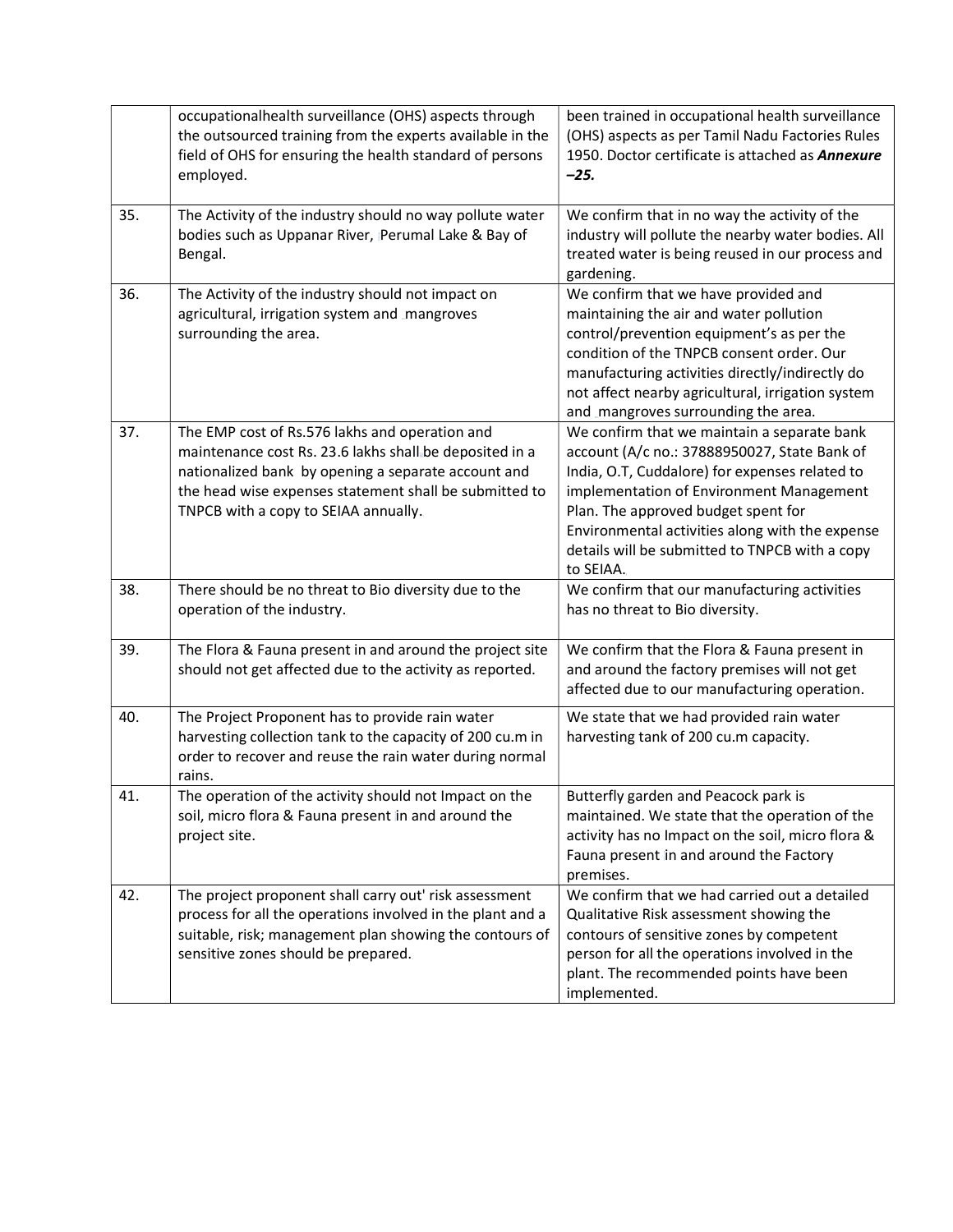| 43. | The industry shall develop green belt in the open areas<br>by planting the following speciesin future:<br>Calophylluminophyllum-Pungan<br>1.<br>2.<br>Syzygiumcumini- Naval<br>3. Thespesiapopulnea-Poovarasu<br>4. Terminalia arjuna- Neermarudu<br>5. Ficusbengalensis - Alamaram<br>6. Ficusretusa- Atthi<br>7. Ficusbengalensis-Arasamaram<br>8. Alstoniascholaris-Palai<br>9. Mimusopselengi - Mahilam<br>10. Madhucalongifolia - Ihupai                                                                                                                                                                                                                                                                                                                                                                                                                                                                                                                                                                                | We have 11899 trees in 4.5 Hectares of the<br>factory premises of all native species.                                                                                                                                                                                                                                                                                                                                                                                                                                                                                                                                                                                                                                                                                       |
|-----|------------------------------------------------------------------------------------------------------------------------------------------------------------------------------------------------------------------------------------------------------------------------------------------------------------------------------------------------------------------------------------------------------------------------------------------------------------------------------------------------------------------------------------------------------------------------------------------------------------------------------------------------------------------------------------------------------------------------------------------------------------------------------------------------------------------------------------------------------------------------------------------------------------------------------------------------------------------------------------------------------------------------------|-----------------------------------------------------------------------------------------------------------------------------------------------------------------------------------------------------------------------------------------------------------------------------------------------------------------------------------------------------------------------------------------------------------------------------------------------------------------------------------------------------------------------------------------------------------------------------------------------------------------------------------------------------------------------------------------------------------------------------------------------------------------------------|
| 44. | The project proponent shall take up better<br>housekeeping measures including scraps disposal and up<br>keeping the machineries, pipes etc.                                                                                                                                                                                                                                                                                                                                                                                                                                                                                                                                                                                                                                                                                                                                                                                                                                                                                  | Asian Paints is adhering with better<br>housekeeping measures:<br>Scrap disposal is done periodically.                                                                                                                                                                                                                                                                                                                                                                                                                                                                                                                                                                                                                                                                      |
|     |                                                                                                                                                                                                                                                                                                                                                                                                                                                                                                                                                                                                                                                                                                                                                                                                                                                                                                                                                                                                                              | Machinery upkeep is done periodically.                                                                                                                                                                                                                                                                                                                                                                                                                                                                                                                                                                                                                                                                                                                                      |
| 45. | The proponent should continuously monitor the VOC<br>and ensure that VOC levels are within permissible limits.                                                                                                                                                                                                                                                                                                                                                                                                                                                                                                                                                                                                                                                                                                                                                                                                                                                                                                               | We confirm that we had already installed online<br>VOC monitoring system in our plant and the<br>same is connected to CARE AIR CENTRE, TNPCB,<br>GUINDY. We maintain VOC levels within the<br>permissible limit.                                                                                                                                                                                                                                                                                                                                                                                                                                                                                                                                                            |
| 46. | Air pollution control - there are four sources of air<br>emissions within the industry process-Tech PE drier,<br>Sodium formate drier, Mono drier and Di PE drier.<br>1. From the Tech PE drier, particulates of<br>Pentaerythritol will be emanating which will be<br>controlled in a bag filter and finally emitted to<br>the environment through a stack. There will be<br>increase in the pollutant load from 1.33 kgs/ day<br>to 1.72 kgs/day and hence additional bag filter<br>capacity should be created.<br>2. From the Sodium formate drier, suspended<br>particulate matter will be emitted which is sent<br>to wet scrubber and then to the stack. The<br>existing scrubber should be replaced with a new<br>one.<br>3. From both Mono PE drier and Di PE drier, SPM<br>will be emitted which is sent to wet scrubber<br>and then to stacks. There is an increase in the<br>amount of pollutant, but the proponent should<br>increase the efficiency of the scrubber to absorb<br>the additional pollutant load. | We ensure that the air pollution control<br>system has been established in the following<br>locations.<br>1. The existing TECH PE Drier bag filter<br>capacity has been increased from 74.30<br>$m2$ to 75.46 m <sup>2</sup> thereby capable to<br>handle pollution load to 1.72 Kgs / day.<br>2. The existing low capacity wet scrubber<br>has been replaced with higher capacity<br>wet Scrubber there by improving the<br>scrubbing efficiency as recommended.<br>3. The existing wet scrubber scrubbing<br>liquid flow rate has been increased as<br>mentioned below by which the<br>scrubbing efficiency has got increased by<br>which the emission levels will get<br>reduced.<br>1. Mono PE Scrubber - 6 lpm to 6.5<br>lpm<br>2. Di PE Scrubber $-7.5$ lpm to 8 lpm. |
| 47. | The project proponent -has to provide/ install the<br>following -before 30.04.2018 as committed and furnish<br>proof of the same to SETAA-TN :<br>1. The Sewage sludge bed capacity should be increased<br>from 5.27 m3 to 10.5 m3.<br>2. The sludge drying bed 2. Nos should be provided in                                                                                                                                                                                                                                                                                                                                                                                                                                                                                                                                                                                                                                                                                                                                 | We state that the existing sewage<br>1.<br>sludge bed capacity has been increased<br>from 5.27 $m^3$ to 10.5 $m^3$ as<br>recommended.<br>2. We state that the existing 2 nos. of open<br>type sludge bed has been provided as                                                                                                                                                                                                                                                                                                                                                                                                                                                                                                                                               |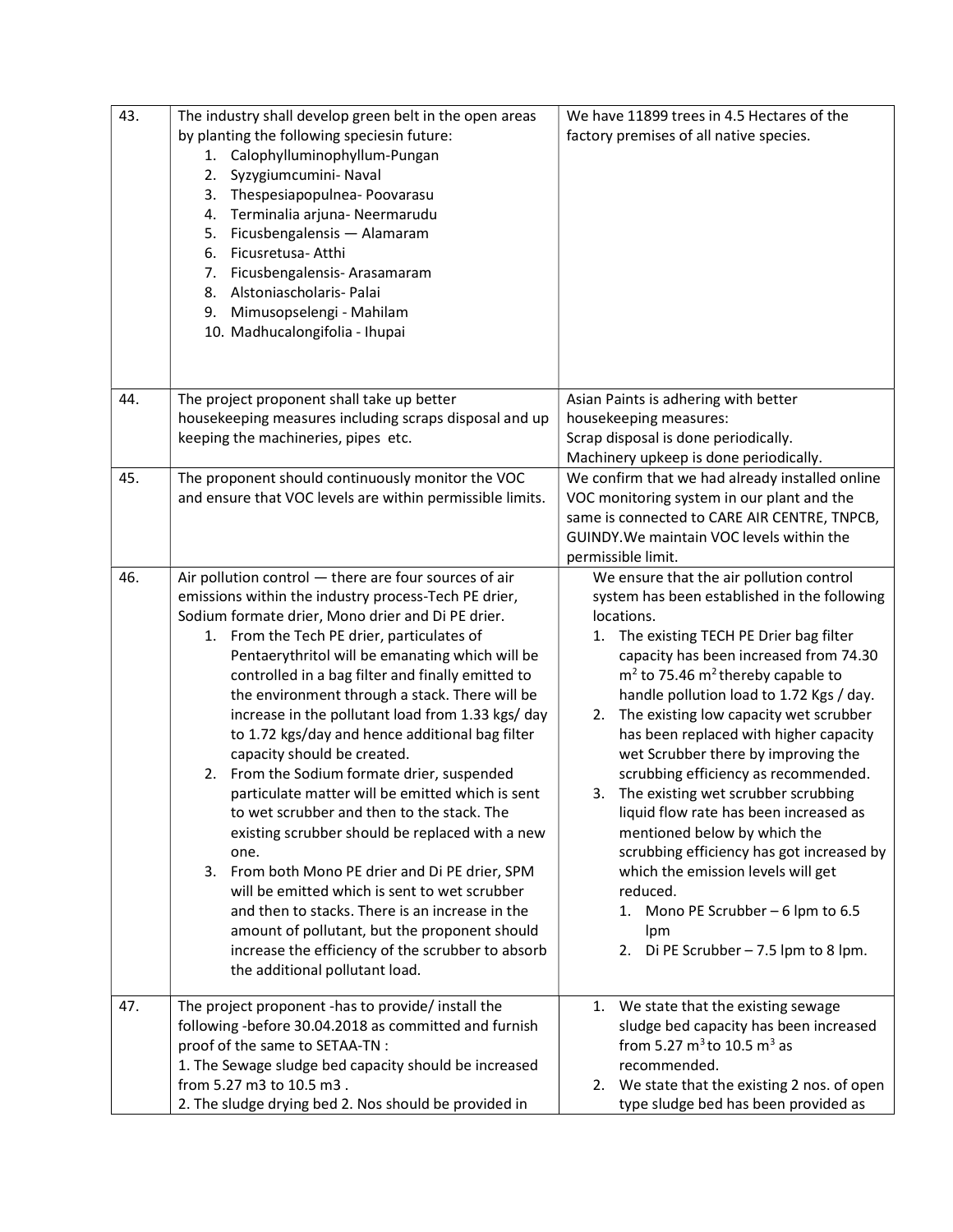| additional to the existing Sludge drying bed for<br>managing sludge.<br>3. The agreement with hazardous waste management<br>and disposal facilities shall be made including the<br>quantum of hazardous waste and the life period. | closed type solar drying bed by covering<br>with UV stabilized sheet there by the<br>drying capacity/efficiency has got<br>increased, which meets the said<br>requirement<br>The agreement has been amended for<br>3.<br>the quantum of Hazardous waste with<br>life period - copy enclosed as <b>Annexure</b><br>27. |
|------------------------------------------------------------------------------------------------------------------------------------------------------------------------------------------------------------------------------------|-----------------------------------------------------------------------------------------------------------------------------------------------------------------------------------------------------------------------------------------------------------------------------------------------------------------------|
|------------------------------------------------------------------------------------------------------------------------------------------------------------------------------------------------------------------------------------|-----------------------------------------------------------------------------------------------------------------------------------------------------------------------------------------------------------------------------------------------------------------------------------------------------------------------|

## **General Conditions**

| $\mathbf{1}$ | This Environment clearance shall not be cited to relax<br>any other rules applicable to this project                                                                                                                                                                                                                                                                                                                                                       | Agreed upon.                                                                                                                          |
|--------------|------------------------------------------------------------------------------------------------------------------------------------------------------------------------------------------------------------------------------------------------------------------------------------------------------------------------------------------------------------------------------------------------------------------------------------------------------------|---------------------------------------------------------------------------------------------------------------------------------------|
| 2.           | The project proponent should advertise at least in two<br>local newspapers widely circulated. One of which shall<br>be in the vernacular language of the locality concerned<br>within 7 days of the issue of the Environmental<br>clearance informing that the project has been accorded<br>Environmental clearance and a copy of the clearance<br>letter is available with TNPCB and also at the website of<br>the SEIAA. TN at Http:/www.seiaa.tn.gov.in | Information on accordance of the Environment<br>clearance to the project has been published in<br>two local newspapers.               |
| 3            | A copy of the Environmental clearance shall be sent by<br>the project proponent to concern local body and local<br>NGO, if any from whom suggestions/ representatives if<br>any were received while processing the proposal.                                                                                                                                                                                                                               | A copy of the Environment clearance has been<br>submitted to local body and local NGO. A copy<br>of the same is enclosed as annexure. |
| 4            | The Environmental clearance shall also be put on the<br>website of the company                                                                                                                                                                                                                                                                                                                                                                             | The Environment clearance has been published<br>in Company web site.                                                                  |
| 5            | No expansion or modernization in the project shall be<br>carried out without prior approval of the SEIAA - TN. In<br>case of any deviations or alterations in the project<br>proposal from those submitted to this authority for<br>clearance, a fresh reference shall be made to the SEIAA -<br>TN to assess the adequacy of conditions imposed and to                                                                                                    | Agreed upon.                                                                                                                          |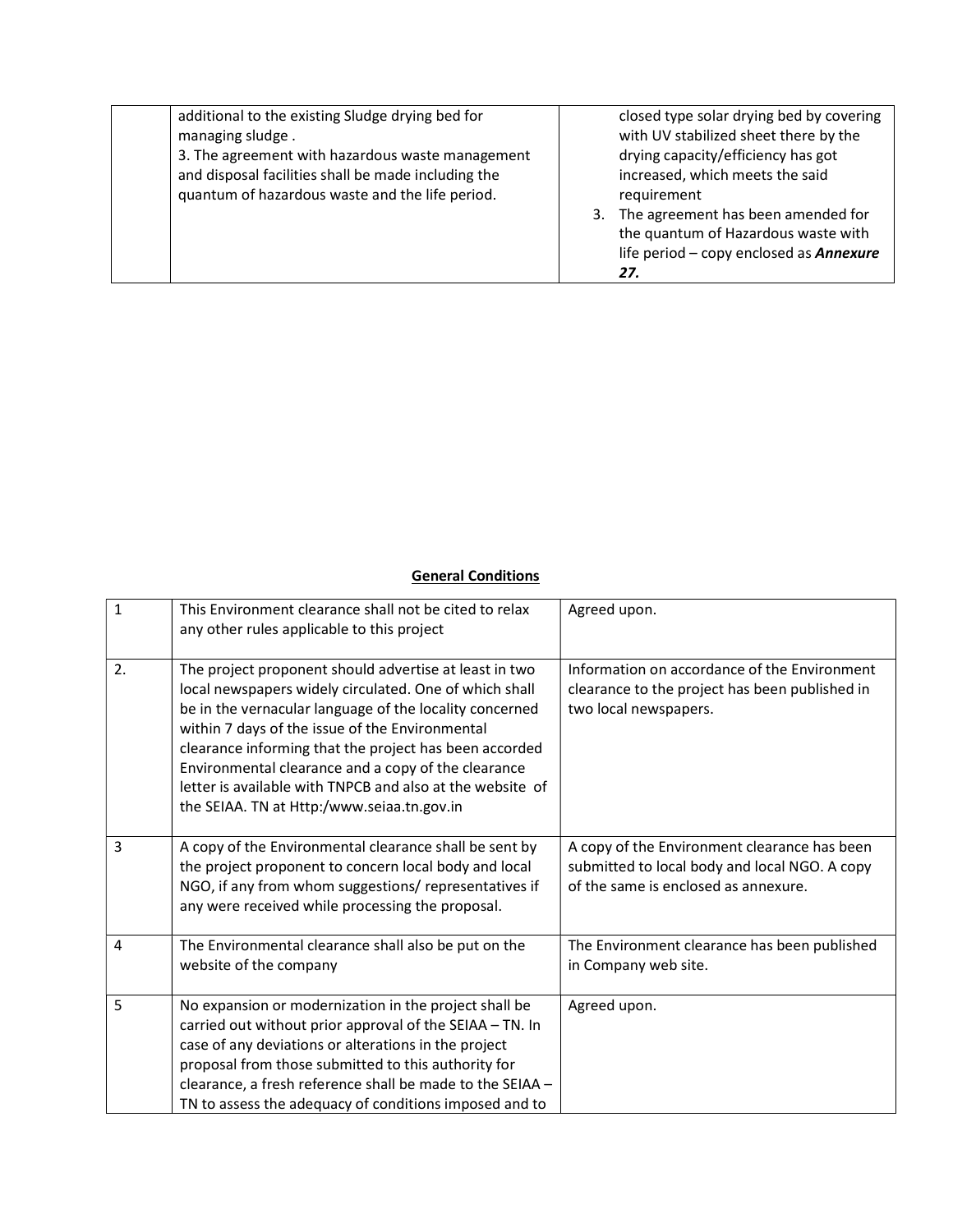|                | add additional environmental protection measures<br>required. if any                                                                                                                                                                                                                                                                                                                                    |                                                                                                                                                                                                                                                                                                                      |
|----------------|---------------------------------------------------------------------------------------------------------------------------------------------------------------------------------------------------------------------------------------------------------------------------------------------------------------------------------------------------------------------------------------------------------|----------------------------------------------------------------------------------------------------------------------------------------------------------------------------------------------------------------------------------------------------------------------------------------------------------------------|
| 6              | All the environmental protection measures and<br>safeguards as recommended in the EIA report shall be<br>complied with                                                                                                                                                                                                                                                                                  | All Environmental protection measures and safe<br>guards are complied with.                                                                                                                                                                                                                                          |
| $\overline{7}$ | The implementation of the project vis a vis<br>environmental action plans shall be monitored by the<br>Regional office of MoEf & CC at Chennai TNPCB and<br>CPCB six monthly compliance status report shall be<br>submitted to monitoring agencies regularly                                                                                                                                            | Half yearly compliance report is being submitted<br>as per the time lines.                                                                                                                                                                                                                                           |
| 8              | Data on ambient air, stack and fugitive emissions shall<br>be regularly submitted online to the Regional office of<br>MoEF & CC, GOI at Chennai TNPCB and central Pollution<br>control board as well as hard copy once in six months<br>and display data on RSPM, SO2 and Nox outside the<br>premises at the appropriate place for the general Public                                                   | The data's on ambient air, stack and fugitive<br>emissions are being submitted as per the time<br>lines.                                                                                                                                                                                                             |
| 9              | Occupational health surveillance of the workers shall be<br>done on a regular basis and record maintained as per<br>the factories act                                                                                                                                                                                                                                                                   | Occupational health surveillance of the workers<br>is being carried out on regular basis and records<br>were maintained as per the factories act.                                                                                                                                                                    |
| 10             | Proper housekeeping and cleanliness must be<br>maintained within and outside plant                                                                                                                                                                                                                                                                                                                      | Housekeeping is being done inside and outside<br>the plant.                                                                                                                                                                                                                                                          |
| 11             | Occupational health surveillance programme shall be<br>undertaken as regular excise for all the employees,<br>especially for those engaged in handling hazardous<br>substances. The first aid facilities in the occupational<br>health center shall be strengthened and the medical<br>records of each employee should be maintained<br>separately.                                                     | Occupational health surveillance programme is<br>being undertaken for all employees specifically<br>for those engaged in handling hazardous<br>substances. The occupational health center is<br>equipped with full-fledged first aid facilities and<br>the medical records of the employees are being<br>maintained. |
| 12             | The overall noise levels in and around the plant area<br>shall be kept well within the standards prescribed for by<br>providing noise control measures including acoustic<br>hoods, silencers, enclosures etc., on all the sources of<br>noise generation. The ambient noise levels should<br>conform to the standard prescribed under EPA rules,<br>1989 viz 75 dBA (Day time) and 70 dBA (Night time) | The Overall noise levels in and around the plant<br>area are maintained well within the standards<br>by providing required noise control measures<br>such as acoustic enclosures, silencers on all<br>sources of noise generation. Annexure 8.                                                                       |
| 13             | The actual CSR funds utilized in future should at least be<br>2% of the annual profit but not less than Rs.33.60 Lakh<br>per annum                                                                                                                                                                                                                                                                      | Agreed upon.                                                                                                                                                                                                                                                                                                         |
| 14             | A separate environmental Management cell equipped<br>with full-fledged laboratory facilities to carry out the<br>various environmental management and monitoring<br>functions shall be set up under the control of a senior                                                                                                                                                                             | A separate environmental Management cell<br>equipped with full-fledged laboratory facilities<br>to carry out the various environmental<br>management and monitoring functions is                                                                                                                                     |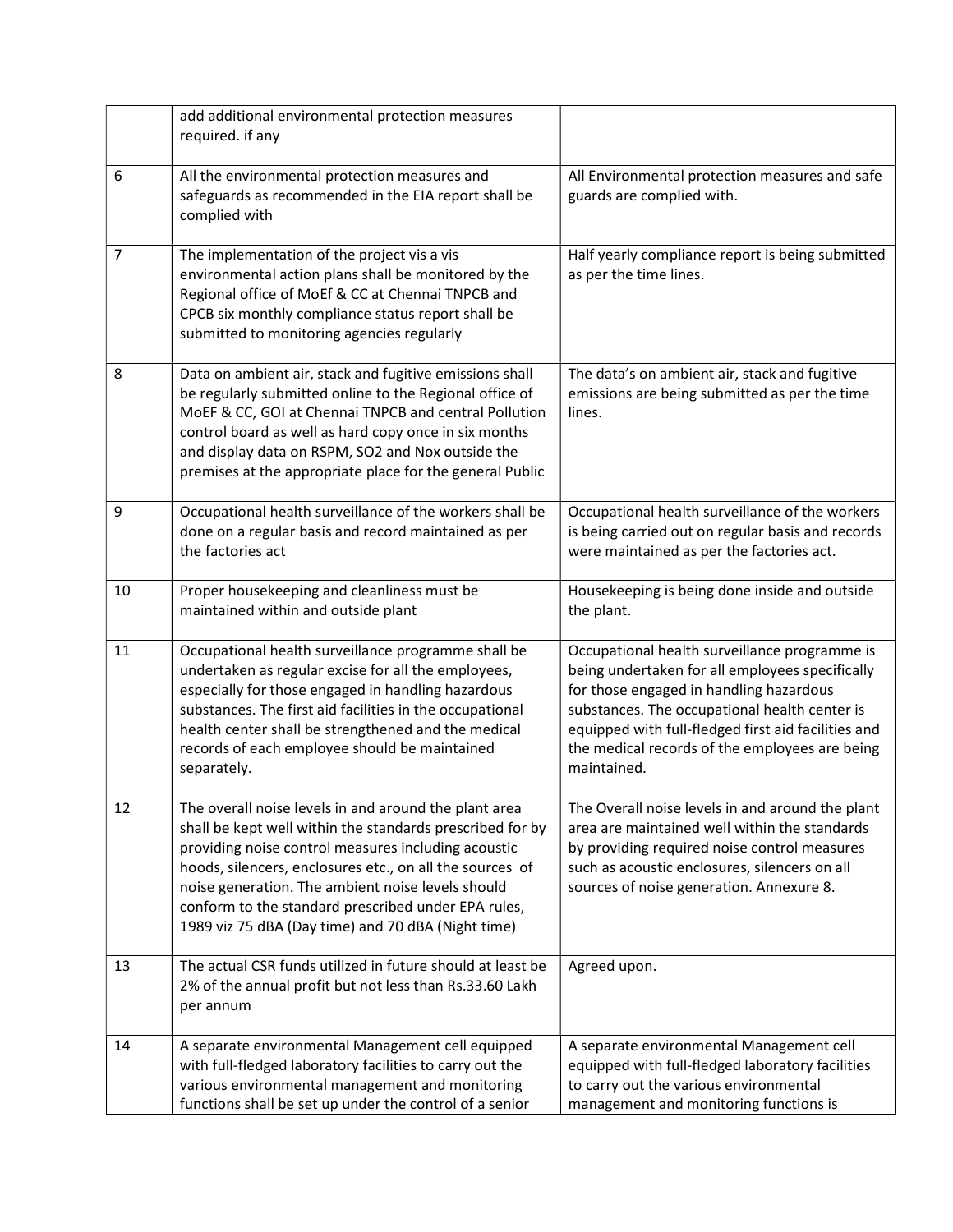|    | executive.                                                                                                                                                                                                                                                                                                                                                                                                                                                                                                                                                                                                                                                            | available.                                                                                                                                                                                                                                                                                                                                                                                                                                              |
|----|-----------------------------------------------------------------------------------------------------------------------------------------------------------------------------------------------------------------------------------------------------------------------------------------------------------------------------------------------------------------------------------------------------------------------------------------------------------------------------------------------------------------------------------------------------------------------------------------------------------------------------------------------------------------------|---------------------------------------------------------------------------------------------------------------------------------------------------------------------------------------------------------------------------------------------------------------------------------------------------------------------------------------------------------------------------------------------------------------------------------------------------------|
| 15 | The requisite amount earmarked towards capital cost<br>and recurring cost / annum for implementing pollution<br>control measures shall be used judiciously to implement<br>the environment management plan as furnished in the<br>EIA report. The funds so provided shall not be diverted<br>for any other purpose.                                                                                                                                                                                                                                                                                                                                                   | Agreed upon.                                                                                                                                                                                                                                                                                                                                                                                                                                            |
| 16 | The project proponent shall upload the status of<br>compliance of the stipulated environmental clearance<br>conditions, including results of monitored data on their<br>website and shall update the same periodically. It shall<br>simultaneously be sent to the regional office of the<br>MoEF, CC, GOI at Chennai the respective zonal office of<br>CPCB and the SPCB. The criteria pollutant levels namely<br>RSPM, So2, Nox (Ambient levels as well as stack<br>emissions) or critical sector parameters, indicated for<br>the projects shall be monitored and displayed at a<br>convenient locations near the main gate of the company<br>in the public domain. | The status of compliance of the stipulated<br>environmental clearance conditions, including<br>the results of the monitored data are uploaded<br>in the website and simultaneously sent to the<br>regional office of MoEFCC, respective zonal<br>office. The pollutant levels namely<br>RSPM, SOX, NOX (Ambient levels as well as stack<br>emissions) are monitored and displayed near the<br>main gate of the company in the public domain.            |
| 17 | The environmental statement for each financial year<br>ending 31 <sup>st</sup> march in form V as is mandated to be<br>submitted by the project proponent to the concerned<br>state pollution control Board as prescribed under the<br>Environment (protection) Rules 1986, as amended<br>subsequently, shall also be put on the website of the<br>company along with the status of compliance of<br>environmental conditions and shall also be sent to the<br>respective regional offices of the MoEF by e mail.                                                                                                                                                     | The environment statement for each financial<br>year ending 31 <sup>st</sup> March in Form V is being<br>submitted to the concerned state pollution<br>control Board as prescribed under the<br>Environment(Protection)Rules 1986, as<br>amended subsequently and also published in the<br>company website along with the compliance of<br>environmental conditions and the same is being<br>sent to the respective regional offices of the<br>MoEF CC. |
| 18 | The environmental Clearance is valid for 7 years from<br>the date of issue                                                                                                                                                                                                                                                                                                                                                                                                                                                                                                                                                                                            | Agreed upon.                                                                                                                                                                                                                                                                                                                                                                                                                                            |
| 19 | Environmental clearance is being issued without<br>prejudice to the action initiated under Environment<br>(Protection) Act 1986 or any court case pending or any<br>other court order shall prevail                                                                                                                                                                                                                                                                                                                                                                                                                                                                   | Agreed upon.                                                                                                                                                                                                                                                                                                                                                                                                                                            |
| 20 | The SEIAA TN may alter/modify the above conditions or<br>stipulate any further condition in the interest of<br>Environment protection                                                                                                                                                                                                                                                                                                                                                                                                                                                                                                                                 | Agreed upon.                                                                                                                                                                                                                                                                                                                                                                                                                                            |
| 21 | The SEIAA/SEAC or any competent authority may<br>suitably add any further conditions on receiving reports<br>from the project authority. The above condition shall be<br>monitored by the Regional office of MoEF located at<br>Chennai.                                                                                                                                                                                                                                                                                                                                                                                                                              | Agreed upon.                                                                                                                                                                                                                                                                                                                                                                                                                                            |
| 22 | The SEIAA TN may revoke or suspend the Environmental                                                                                                                                                                                                                                                                                                                                                                                                                                                                                                                                                                                                                  | Agreed upon.                                                                                                                                                                                                                                                                                                                                                                                                                                            |